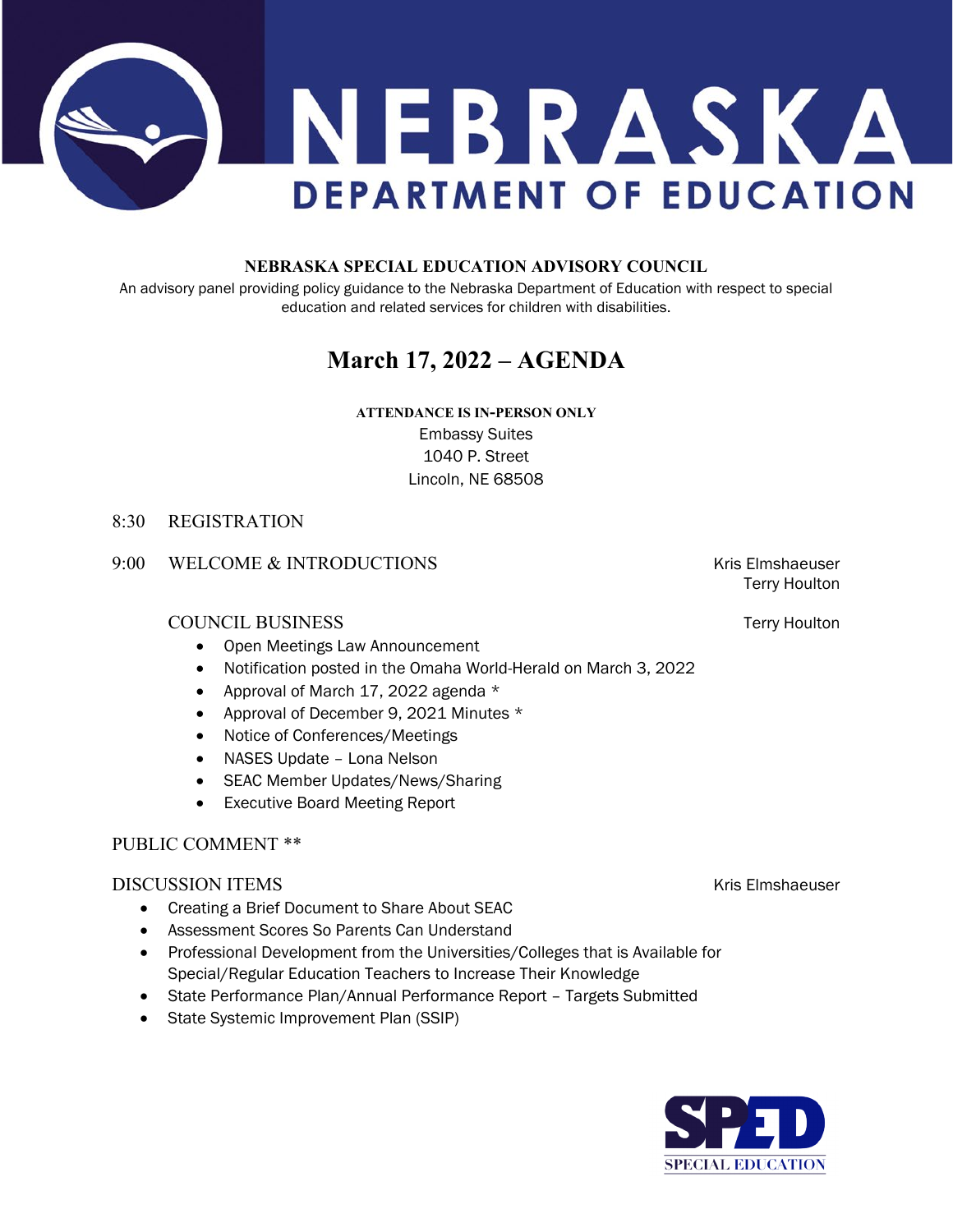### NDE OFFICE OF SPECIAL EDUCATION TEAM REPORTS Amy Rhone

Kelly Wojcik & Kris Elmsheuser

- Journey to Inclusion
- Legislative Update
- Disproportionality Discipline Update
- Policies and Procedures
- State Complaint Update
- IDEA Part B & C Federal Applications
- Parent Surveys

### ADJOURN Terry Houlton

# NEXT MEETING DATE: MAY 12, 2022 A VIRTUAL OPTION WILL NOT BE OFFERED FOR THE MAY 12, 2022 MEETING

### 2021-2022 MEETING DATES

- September 9, 2021 Hybrid
- December 9, 2021 Hybrid
- March 17, 2022 IN-PERSON ONLY
- May 12, 2022 IN-PERSON ONLY

### UPCOMING CONFERENCES:

- April 7-8, 2022 ASD Network State Conference Hybrid / Younes Center North, Kearney, NE
- June 1-2, 2022 Nebraska School Mental Health Conference Embassy Suites, La Vista, NE)
- June 28-29, 2022 Young Child Institute Younes Conference Center, Kearney, NE

### NE SEAC EXECUTIVE COMMITTEE MEMBERS:

*Chairman* – Terry Houlton, (2021-2022) Director of Special Education Millard Schools, Omaha, NE Kasey Alexander, (2022-2023) Educator, West Point Schools, West Point, NE Sr. Janelle Buettner, (2023-2024) Principal, North American Martyrs Catholic School, Lincoln, NE Graciela Sharif, (2024-2025) Parent of a Student with a Disability, Community Parent Resource Coordinator-UNMC

\*\* Per the SEAC Operating Procedures, opportunity for public comment is requested in advance

<sup>\*</sup> Items requiring Council action